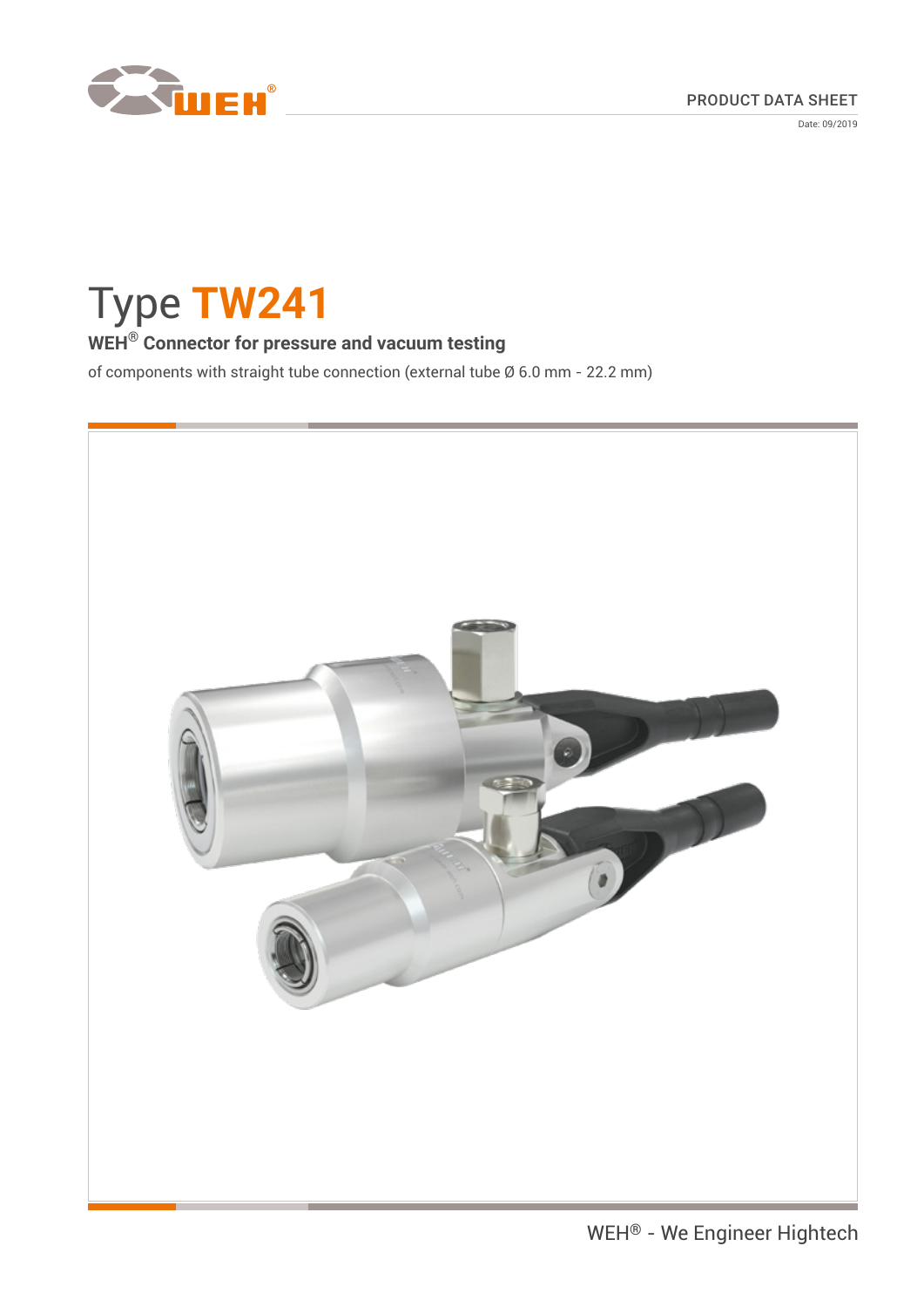**TW241** | WEH® Quick connector

#### General

#### **DESCRIPTION**



#### Merkmale

- For connection onto straight tubes, sealing on the external diameter
- Self-retaining up to max. 70 bar
- Connection in seconds
- No hand tightening required
- WEH® Jaw locking mechanism
- No seal adjustment required
- Wide range of tube tolerances up to ± 0.25 mm
- High-grade materials

The WEH<sup>®</sup> TW241 Quick connector enables quick and easy leak testing of straight tubes of copper, steel or aluminium with an outer diameter of 6.0 to 22.2 mm. The connector is also suitable for underwater, pressure decay and helium testing.

The WEH® TW241 seals external diameters of straight tubes within seconds and bridges large tube tolerances of up to ± 0.25 mm (required roundness of external tube diameter max. 0.25 mm) with no operational adjustment of seals.

The WEH® Jaw locking mechanism provides maximum grip with minimum distortion of the test piece. There is no need for additional fixing. Operation is amazingly easy. Plug the WEH<sup>®</sup> Connector onto the tube, actuate the clamping lever and the pressure tight connection is made. An internal pressure support provides additional safety for the operator ensuring that disconnection is not possible until pressure has decreased to a safe value below 5 bar.

The WEH<sup>®</sup> TW241 is equipped with a chloroprene front seal. Other sealing materials on request. It is the customer's responsibility to clarify the media compatibility.

#### Application

Quick connector for pressure and vacuum testing of components with straight tube connection (sealing on external tube diameter) as for example heat exchangers, pressure vessels, valves, transducers, compressors, condensers, evaporation coils, tubing systems, air conditioners, heating systems etc.

#### TECHNICAL DATA

| <b>Characteristics</b>                           | <b>Basic version</b>                                                                           |
|--------------------------------------------------|------------------------------------------------------------------------------------------------|
| Nominal bore DN                                  | 4 to 6 mm, acc. to design                                                                      |
| Max. allowable<br>operating pressure PS          | Vacuum up to 70 bar                                                                            |
| Temperature range                                | $+5$ °C up to $+80$ °C                                                                         |
| Leak rate                                        | $1 \times 10^{-3}$ mbar x $1/s$                                                                |
| Max, allowable surface finish<br>of test piece   | $Rz8 \mu m$                                                                                    |
| Max allowable material<br>hardness of test piece | <b>28 HRC</b>                                                                                  |
| Material                                         | Clamping jaws: Corrosion-resistant stainless steel,<br>hardened<br>Housing: Anodized aluminium |
| Sealing material                                 | Front seal of Chloropren                                                                       |

Example of use:



Other designs on request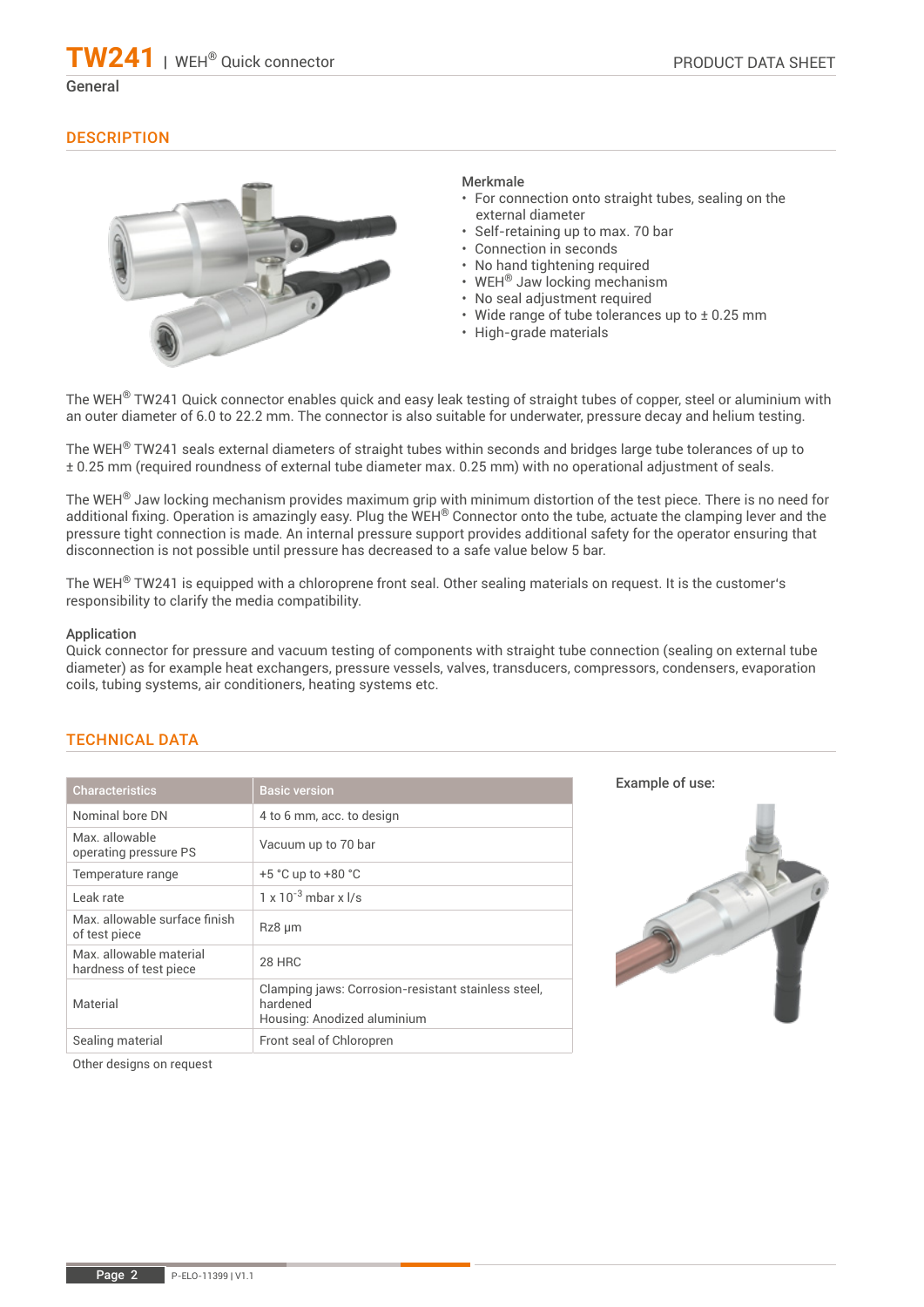# Ordering

## ORDERING | WEH® TW241 Quick connector − body size 1

approx. dimensions (mm)



| Part no.  | Body size | Sealing range<br>external tube Ø<br>$A \pm 0.25$ | <b>B1</b><br>(internal<br>thread) | D <sub>1</sub> | D <sub>2</sub> | L1    | L2   | L <sub>3</sub> | Lmin <sup>*</sup> | Replacement<br>seal set<br>(consisting of<br>5 front seals) |
|-----------|-----------|--------------------------------------------------|-----------------------------------|----------------|----------------|-------|------|----------------|-------------------|-------------------------------------------------------------|
| C1-130646 |           | 6.0                                              | G1/8"                             | 24             | 28.8           | 158.5 | 83.5 | 25             | 26.5              | B202B-130704                                                |
| C1-130647 |           | 6.35(1/4")                                       | G1/8"                             | 24             | 28.8           | 158.5 | 83.5 | 25             | 26.5              | B202B-130705                                                |
| C1-130654 |           | (5/16")<br>7.9                                   | G1/8"                             | 24             | 28.8           | 158.5 | 83.5 | 25             | 26.5              | B202B-130713                                                |
| C1-130655 |           | 8.0                                              | G1/8"                             | 24             | 28.8           | 158.5 | 83.5 | 25             | 26.5              | B202B-130714                                                |
| C1-130661 |           | (3/8 <sup>u</sup> )<br>9.5                       | G1/8"                             | 24             | 28.8           | 158.5 | 83.5 | 25             | 26.5              | B202B-130720                                                |
| C1-130663 |           | 10.0                                             | G1/8"                             | 24             | 28.8           | 158.5 | 83.5 | 25             | 26.5              | B202B-130722                                                |

\* Lmin: minimum insertion length of test piece

When ordering, please state if testing reinforced fibre glass or plastic test pieces.

Note: required roundness of external tube diameter max. 0.25 mm

Other connector sizes on request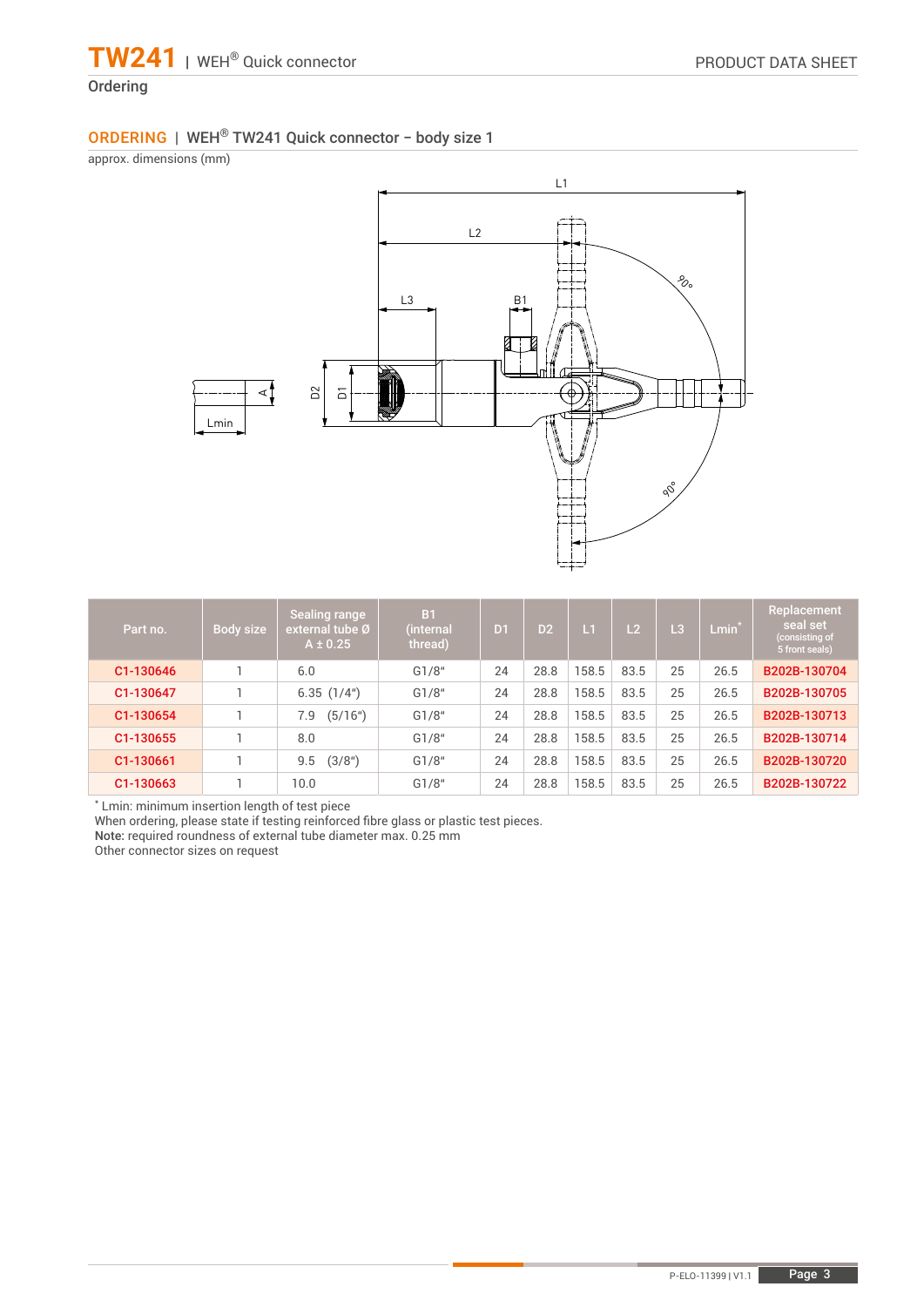# Ordering

# ORDERING | WEH® TW241 Quick connector − body size 2

approx. dimensions (mm)



| Part no.  | Body size | Sealing range<br>external tube Ø<br>$A \pm 0.25$ | <b>B1</b><br>(internal<br>thread) | D <sub>1</sub> | D <sub>2</sub> | L1  | $\overline{2}$ | L3 | $Lmin^*$ | <b>Replacement</b><br>seal set<br>(consisting of<br>5 front seals) |
|-----------|-----------|--------------------------------------------------|-----------------------------------|----------------|----------------|-----|----------------|----|----------|--------------------------------------------------------------------|
| C1-130672 | 2         | 12.0                                             | G1/4"                             | 35             | 42             | 165 | 90             | 25 | 26.5     | B202B-130732                                                       |
| C1-130674 | C         | (1/2 <sup>u</sup> )<br>2.7                       | G1/4"                             | 35             | 42             | 165 | 90             | 25 | 26.5     | B202B-130734                                                       |
| C1-130685 | 2         | (5/8 <sup>u</sup> )<br>15.9                      | G1/4"                             | 35             | 42             | 165 | 90             | 25 | 26.5     | B202B-130745                                                       |
| C1-130686 | C         | 16.0                                             | G1/4"                             | 35             | 42             | 165 | 90             | 25 | 26.5     | B202B-130746                                                       |

\* Lmin: minimum insertion length of test piece

When ordering, please state if testing reinforced fibre glass or plastic test pieces.

Note: required roundness of external tube diameter max. 0.25 mm

Other connector sizes on request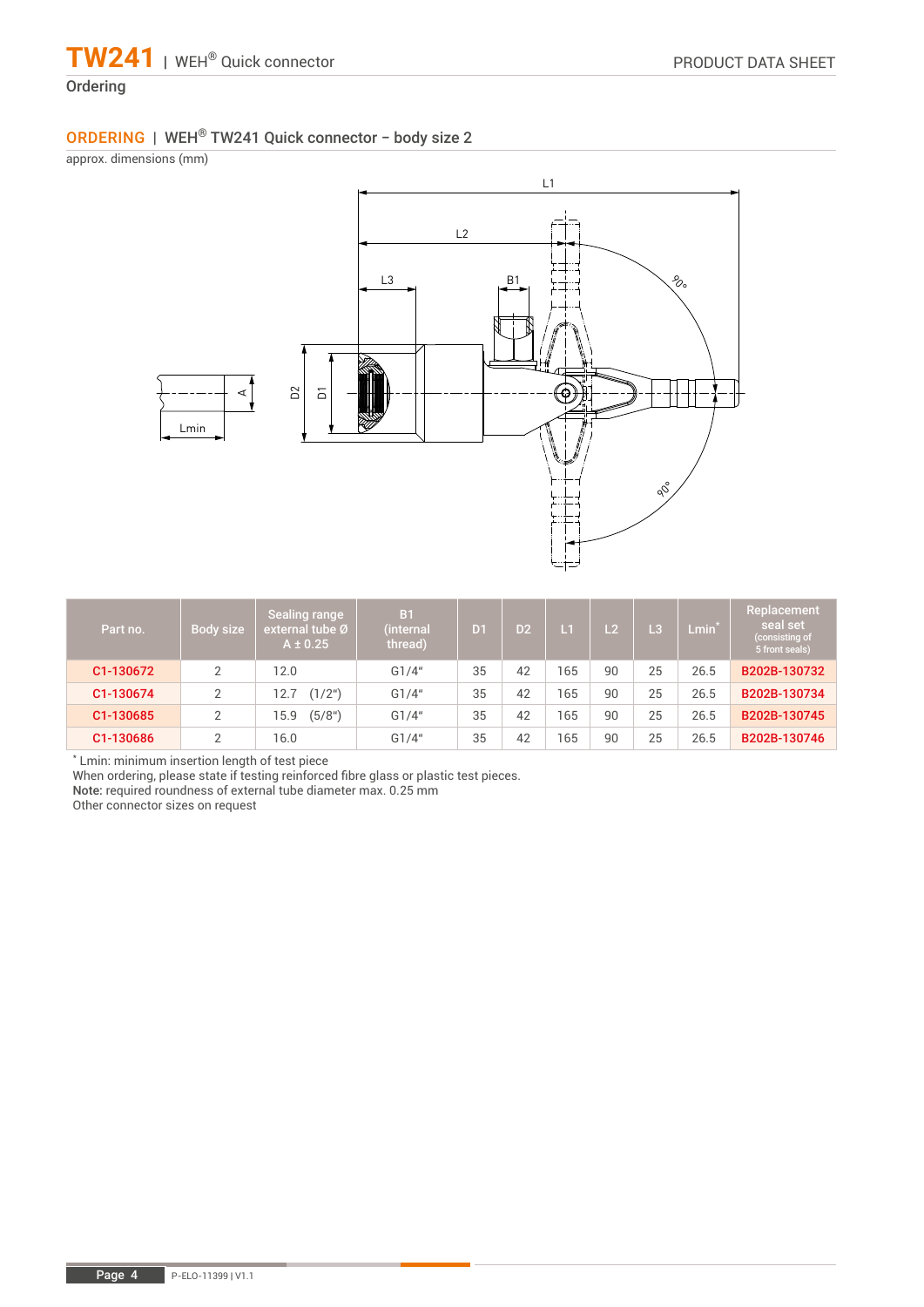# Ordering

# ORDERING | WEH® TW241 Quick connector − body size 3

approx. dimensions (mm)



| Part no.  | Body size | Sealing range<br>external tube Ø<br>$A \pm 0.25$ | B <sub>1</sub><br>(internal<br>thread) | D <sub>1</sub> | D2 | $\mathbf{L}$ | L <sub>2</sub> | Lβ | $Lmin^*$ | Replacement<br>seal set<br>(consisting of<br>5 front seals) |
|-----------|-----------|--------------------------------------------------|----------------------------------------|----------------|----|--------------|----------------|----|----------|-------------------------------------------------------------|
| C1-130691 | 3         | 19.05(3/4")                                      | G1/4"                                  | 46             | 53 | 74.5         | 99.5           | 34 | 26.5     | B202B-130752                                                |
| C1-130694 | 3         | 22.0                                             | G1/4"                                  | 46             | 53 | 74.5         | 99.5           | 34 | 26.5     | B202B-130755                                                |
| C1-130695 | 3         | (7/8 <sup>u</sup> )<br>22.2                      | G1/4"                                  | 46             | 53 | 74.5         | 99.5           | 34 | 26.5     | B202B-130756                                                |

\* Lmin: minimum insertion length of test piece

When ordering, please state if testing reinforced fibre glass or plastic test pieces.

Note: required roundness of external tube diameter max. 0.25 mm

Other connector sizes on request

Other connector versions on request.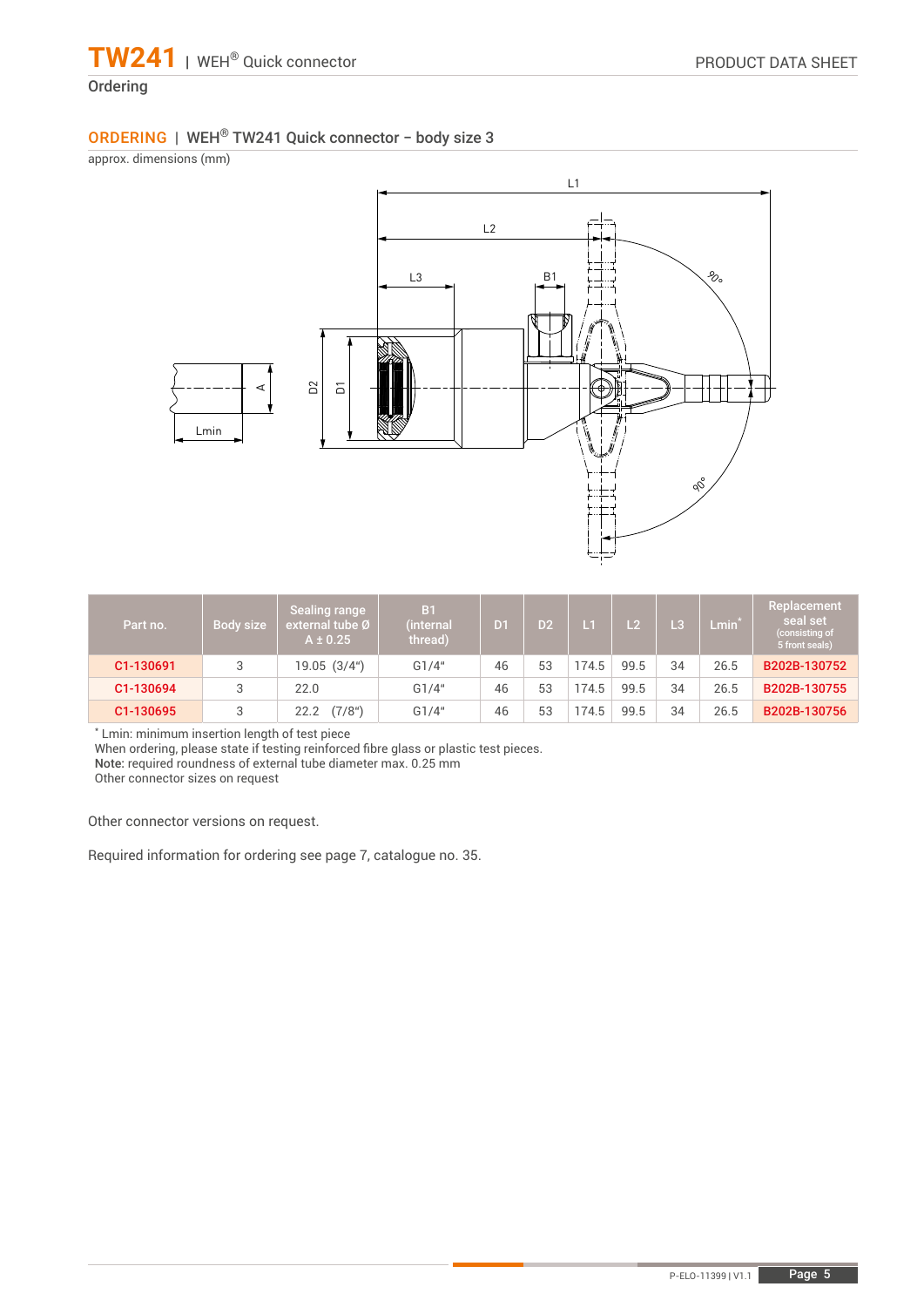

#### Accessories

#### **ACCESSORIES**

The following accessories are available for the WEH® TW241:

#### Screw plug for plug version

If the WEH® Connector is to be used as a plug, the media inlet 'B1' will be sealed with a screw plug of stainless steel (O-ring of NBR 70° Shore) for high pressure range. It is recommended that the media compatibility of the seal be tested by the customer!

| Part no. | <b>Description</b>         | <b>Connection</b><br>(external thread) | Pressure range |
|----------|----------------------------|----------------------------------------|----------------|
| W9329    | Screw plug (high pressure) | G1/8"                                  | 50 - 350 bar   |
| W9330    | Screw plug (high pressure) | G1/4"                                  | 50 - 350 bar   |

#### Lever extension

ť

As standard the TW241 quick connector has a short lever for easy connection to components at difficult-to-access ports. A lever extension for applications with no restricted space is optionally available enhancing comfort in operation.



| Part no. ' | <b>Description</b>        |
|------------|---------------------------|
| E67-137059 | Lever extension for TW241 |